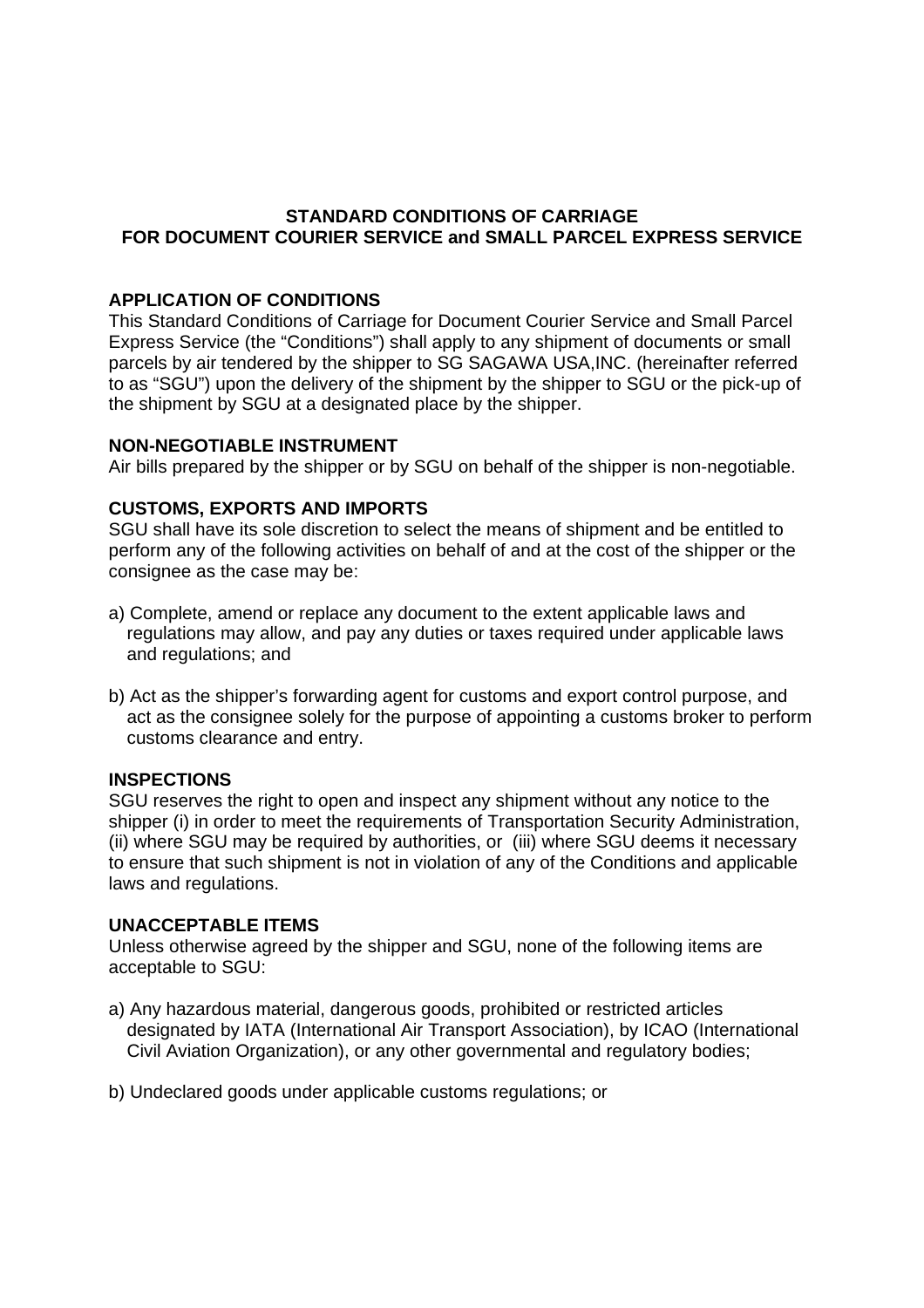c) Valuable goods, illegal items or any other goods which SGU believes that it may not be able to transport safely or legally, including, but not limited to, currency, stamps, securities and negotiable instruments, fine art, jewelry, precious stones and metals, bullion, firearms, explosives, human remains, perishables, illegal narcotics or drugs, animals, plants and pornography.

## **DELIVERY POINT**

No shipment can be delivered to PO boxes. Shipments are delivered to the consignee's address designated by the shipper but not necessarily to the named consignee personally.

### **SGU'S LIABILITY**

In no event shall SGU be liable for any indirect or consequential loss or damage, including, but not limited to, lost profit or income, any accrued interest or loss of future businesses. SGU's liability shall be limited to the actual cash value of the goods lost or damaged and shall not exceed US\$100.00 (ONE HUNDRED US DOLLARS).

### **FOURCE MAJEURE**

SGU shall not be liable for any loss or damage in connection with the circumstance beyond SGU's control, including, but not limited to, earthquake, cyclone, storm, flood, fog, war, plane crash, embargo, riots, strikes, or other local disputes, hazards incident to a state of war; any act or omission by a person not employed or contracted by SGU such as a shipper, a consignee, a third party, customs or other government officials, defect or nature of the goods shipped no matter of SGU's knowledge thereof, magnetic damage to, or erasure of, electrical or photographic images, data or recordings.

### **DELAYED SHIPMENTS**

SGU shall make every reasonable effort to pick-up and to deliver the shipment in accordance with SGU's regular pick-up and delivery schedules, but these are not guaranteed. SGU shall not be liable for any delay of delivery.

### **CLAIMS**

Any claim by a shipper against SGU must be submitted in writing within 30 days from the date that SGU accepted the shipment. No claim may be made against SGU after the said 30 days. Claims in terms of loss or damage are limited to one claim per shipment, the settlement of which will be the final and conclusive settlement for all loss or damage in connection therewith.

### **INSURANCE**

Insurance may be purchased from SGU at the shipper's cost for the actual cash value in excess of US\$100.00 (ONE HUNDRED US DOLLARS), provided that it does not cover any loss or damage caused indirectly or by delay.

### **SHIPPER'S WARRANTIES AND LIABLITY**

The shipper warrants and represents that: